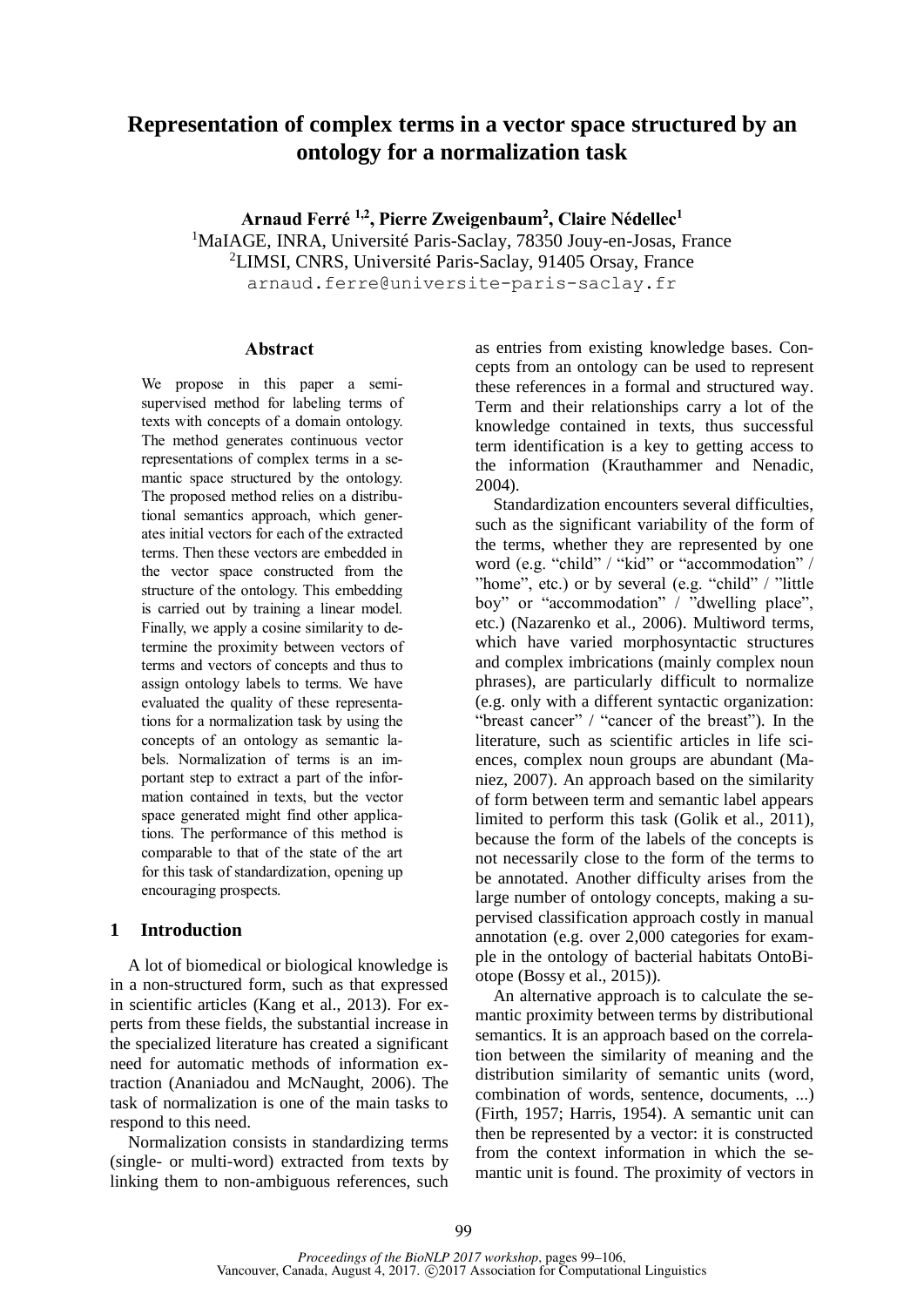this space can be transposed to a semantic proximity (Fabre and Lenci, 2015). Today, there are many methods for generating such vector spaces, such as Word2Vec (Mikolov et al., 2013), but they usually focus on massive data sets (Fabre et al., 2014) in which information is often repeated.

The question is: how to use distributional semantics to normalize terms by an ontology? In other words how to relate distributional information to the categories of ontology? In the context of specialized literature, we often deal with relatively small corpora and a large number of semantic categories.

We propose an original method in which we represent complex terms based on word embedding, embed the ontology in a vector space, and learn a transformation from term vectors to concept vectors. Then, this transformation is used to determine the most suitable concept for an input term.

### **2 Material**

The data used are those of the Bacteria Biotope categorization task (Task 3) of the 2016 BioNLP Shared Task (Deléger et al., 2016). The documents are references from MEDLINE, composed of titles and abstracts of scientific articles in the field of biology. The task consists in assigning a category from the OntoBiotope ontology to given corpus terms related to bacterial habitats. The corpus is divided into three subparts: the training corpus, the development corpus and the test corpus. In the training and development corpus, the categories of terms are given: they have been used to train our method. The terms from the test corpus are those which categories have to be predicted: it is the corpus used to evaluate our method for the task of normalization. The entities of each of these corpora have been manually annotated. Table 1 provides a summary of their characteristics:

|                      | Train  | Dev.  | Test   | <b>Total</b> |
|----------------------|--------|-------|--------|--------------|
| Documents            | 71     | 36    | 54     | 161          |
| Words                | 16,295 | 8,890 | 13,797 | 38,982       |
| Entities             | 747    | 454   | 720    | 1,921        |
| Distinct<br>entities | 476    | 267   | 478    | 1,125        |
| Semantic cat.        | 825    | 535   | 861    | 2,221        |
| Distinct cat.        | 210    | 122   | 177    | 329          |

Table 1: Descriptive statistics for the Bacteria Biotope corpus ("cat." = categories, "Dev." = development corpus)

In addition to this corpus, an extended corpus of the same domain is used to generate vector representations of each word. It is composed of approximately 100,000 sentences (4,800,000 words) from titles and abstracts of scientific articles in the field of biology available on PubMed. This represents a relatively small size corpus, which contains a majority of words with a low frequency of occurrence (cf. Table 2). Other corpus, larger and/or more general could be used, also direct words embedding as the one released by BioASQ (Pavlopoulos et al., 2014). Nevertheless, the very accurate domain of the used extended corpus and its desired small size seemed to be more adapted.

| Repeated $>2$             | 72,412 35%   |  |
|---------------------------|--------------|--|
| Repeated 2 times          | 31,569 15%   |  |
| Not repeated              | 105,364 50%  |  |
| Words (without stopwords) | 209,345 100% |  |

Table 2: Descriptive statistics of extended corpus

#### **3 Method**



Figure 1: A. Process to create word vectors. B. Process to create term vectors.

## **3.1 Word vectors**

The vector space of the terms (VST) is obtained by generating a vector for each word of the extended corpus and the Bacteria Biotope corpus. For this, we used the Word2Vec tool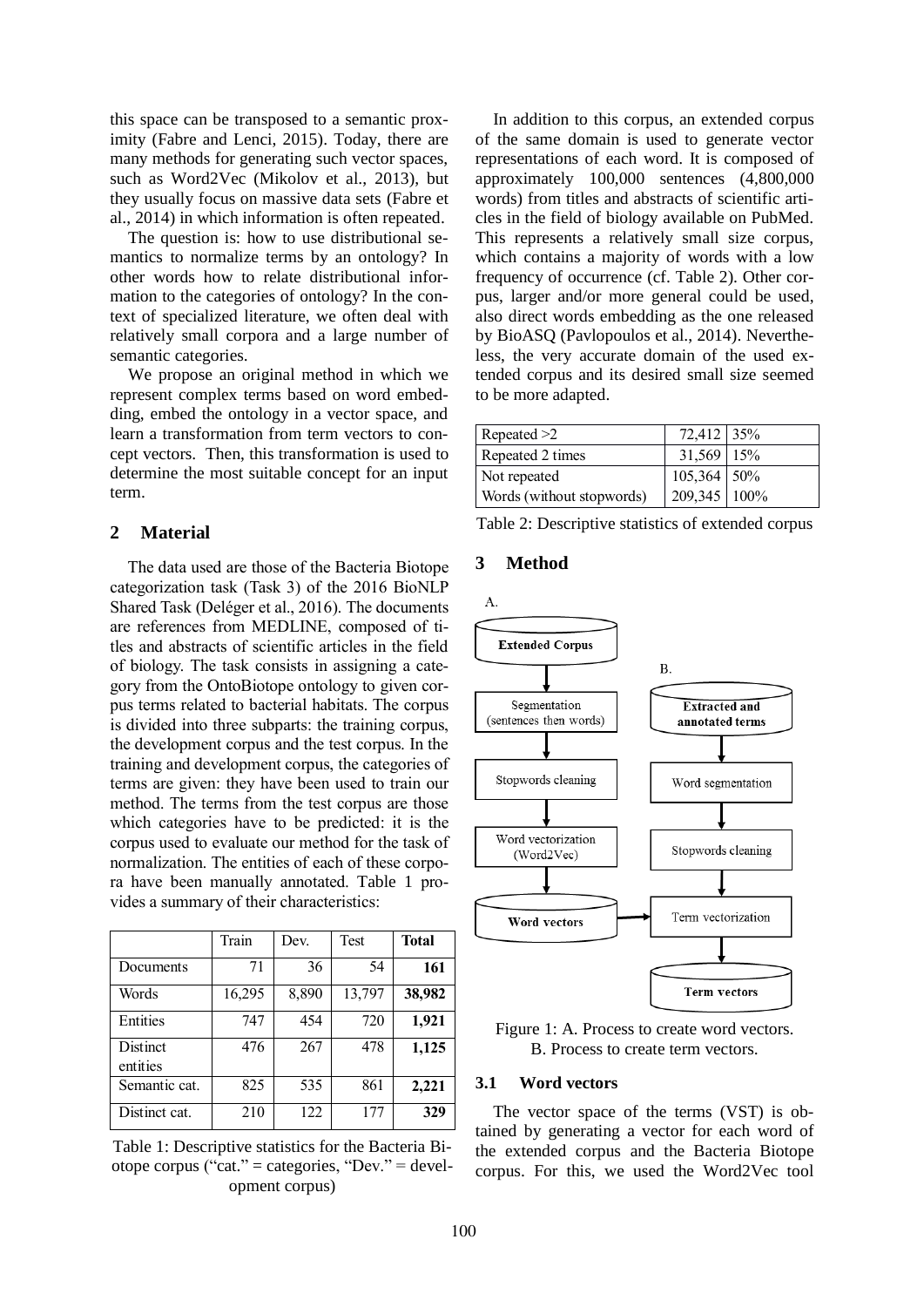(Mikolov et al., 2013), taking as context of a word, a list containing all the words of their sentence. To have enough training data for the generation of meaningful word vectors, and also to avoid taking into account typos or errors, it is usually advisable to use Word2Vec without the infrequent words appearing only once or twice throughout the corpus. But our corpus contains many words of interest with a low frequency, so we choose not to apply this frequency threshold. After some performance tests, the dimension 200 was selected for the output vectors (cf. Figure 1A), which is of the same order of magnitude as what is usually advised (Mikolov et al., 2013).

#### **3.2 Term vectors**

To compute the vector representations of the multiword terms (cf. Figure 1B), segmenting them into words is the first step. For each word, which is not a stopword, the vector calculated by Word2Vec is used. Then the vector of the multiword term is obtained by averaging the vectors of the words which compose it:

$$
v_{t_k} = \sum_{i=1}^{n_k} v_{m_i^k} / n_k \qquad (1)
$$

where  $v_{t_k}$  is the associated vector of the term  $t_k$ ,  $n_k$  is the number of words (without stopwords) of the term  $t_k$ ,  $v_{m_i^k}$  is the vector of the word  $m_i^k$ from our Word2Vec computation, and the term  $t_k$ is such that :

$$
\forall i \in [1, n_k], m_i^k \in t_k \qquad (2)
$$

Even if it is not the aim of this paper, future works could test other methods.



Figure 2: Process to create concept vector

To construct the concept vectors and thus a vector space of an ontology (VSO), null vectors with as many dimensions as the number of concepts in the ontology are initialized. Each value of the vector is thus related to one of the concepts of the ontology, which is set to 1 for the considered concept. The value is also 1 if the current axis is related to a concept which is an ancestor of the considered concept, and 0 otherwise:

$$
v_{c_k} = (w_{c_k}^0, ..., w_{c_k}^i, ..., w_{c_k}^n)
$$
 (3)

where  $v_{c_k}$  is the vector related to the concept  $c_k$ , n is the number of concepts in the ontology and  $w_{c_k}^i$ is the value of vector  $v_{c_k}$  for the axis i, such as:

$$
w_{c_k}^i = \begin{cases} 1, if \ i = k \\ 1, if \ c_i \ parent \ of \ c_k \\ 0, otherwise \end{cases} \tag{4}
$$

This representation has the advantage of preserving the similarity arrangement (with cosine distance) expected between the concepts (cf. Figure 3 and Table 3): a concept is more similar to his children and his parents.



Figure 3: Abstract ontology representation (displayed by Protégé)

| <b>Concept 02</b> | <b>Similarity</b> |
|-------------------|-------------------|
| Concept 02        | 1,0000            |
| Concept 021       | 0,8165            |
| Concept 022       | 0,8165            |
| Concept 0         | 0,7071            |
| Concept 01        | 0,5000            |
| Concept 011       | 0,4082            |

Table 3: Cosine distances between concepts of an abstract ontology (cf. Figure 3)

We can notice that the dimension of the generated VSO is the number of concepts of the ontology (e.g. more than 2,000 for the OntoBiotope ontology). It is a high dimension in comparison to the VST but concept vectors are very sparse (with a maximum of 13 non-zero values in a vector) and they only contain binary values. Therefore, to make them more comparable to term vectors, we experimented with reducing the VSO to denser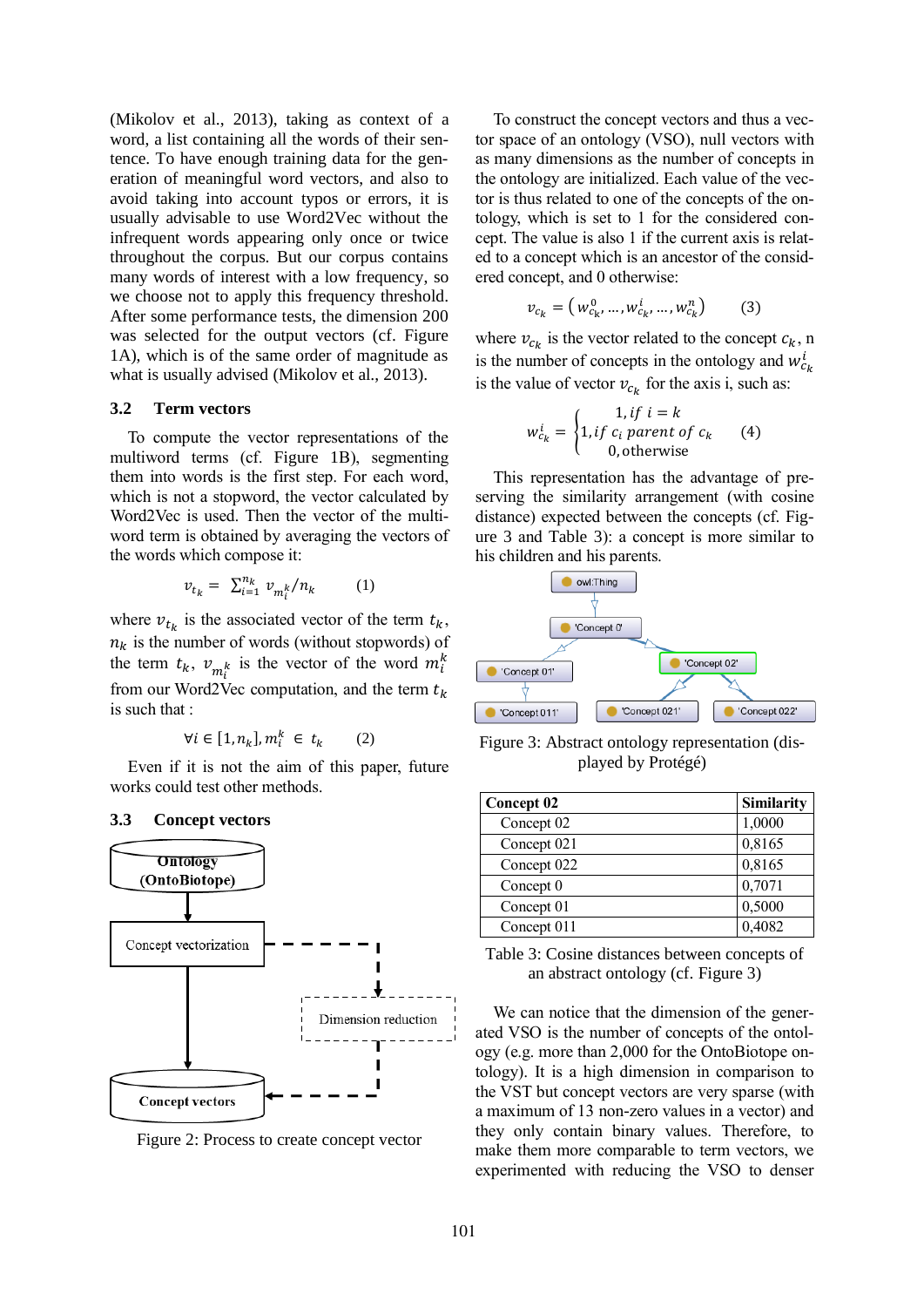representations in a lower-dimension space (cf. Figure 2). Two methods have been tested: Principal Component Analysis (PCA) and Multi-Dimensional Scaling (MDS).

the evaluation task, the concept vector nearest to  $v'_{\text{term}}$  (as determined by cosine distance) is chosen as category for the annotated term (cf. Figure 5).



#### **3.4 Training with general linear model**

Figure 4: Training process to determine a transformation VST to VSO

The objective of the training step is to determine a transformation from VST to VSO, which minimizes all the distances between the vectors of terms resulting from this transformation and the vectors of the associated concepts. In this paper, a linear transformation is studied with the aim of keeping a strong similarity between the distribution of term vectors in the VST and the distribution of the projections in the VSO. Indeed, a nonlinear transformation could strongly distort the resulting distribution to fit better to training data.

This training aims to obtain the best parameters to approximate this matrix equation:

$$
Y = X.B + U \tag{5}
$$

where Y is a matrix resulting in a series of concept vectors, X is a matrix resulting in a series of term vectors (where the ith line of X is the vector of a term which has for category a concept which has for vector the ith line of Y), B is a matrix containing parameters that are usually to be estimated and U is a matrix containing noise following a multivariate Gaussian distribution. This training is performed on the training and development corpora (cf. Figure 4).

The obtained matrix enables us to design a linear transformation function then make it possible to predict new vectors associated with the terms of the test corpus expressed in the VSO:

$$
f: \begin{pmatrix} VST \to VSO \\ v_{\text{term}} \to v_{\text{term}}' = f(v_{\text{term}}) \end{pmatrix} \tag{6}
$$

where  $v_{\text{term}}$  is a vector of term in the VST and  $v'_{\text{term}}$  is the resulting vector of the same term projected in the VSO. To satisfy the requirements of



Figure 5: Process of predicting semantic categories associated with extracted terms

#### **3.5 Evaluation**

We evaluate the performance of our normalization method on the Bacteria Biotope normalization task of the BioNLP Shared Task 2016. The dataset was presented in Section 2. The predicted concepts identifiers are compared to the gold standard concepts according to the similarity measure of (Wang et al., 2007), with the weight parameter set to 0.65. The evaluation was performed by submitting our results to the evaluation server run at the BioNLP-ST 2016 challenge site.

#### **4 Results**

## **4.1 Normalization**

| <b>Similarity score</b> |
|-------------------------|
| 0.6200                  |
| 0.5968                  |
| 0.4380                  |
| 0.3217                  |
|                         |

Table 4: Results on the normalization task of BioNLP-ST 2016

We applied our concept normalization method to the test dataset of the Bacteria Biotope 2017 Task 3. We computed baseline results by assigning all terms to the concept "bacteria habitat", which is the root of the OntoBiotope ontology hierarchy. We also compared these results to those of the two teams who participated in this task of BioNLP-ST 2016. We report all results in Table 4. The baseline obtains a score of 0.3217. Our method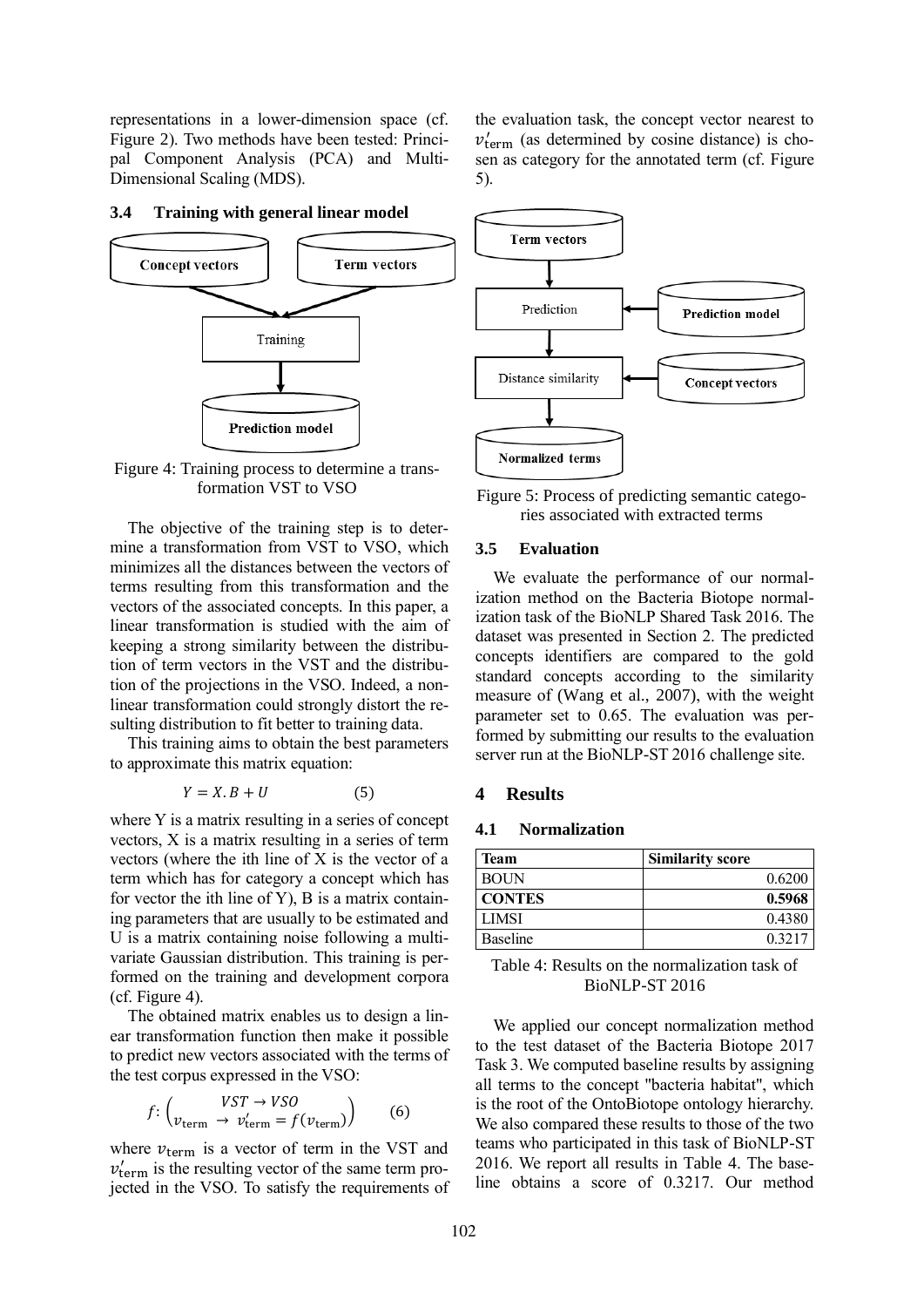(CONTES - CONcept-TErm System) obtained a score of 59.68%, much higher than the baseline, and close to that of the top team (Tiftikci et al., 2016). This score is also significantly above the method of LIMSI (Grouin, 2016), which is based on a morphological approach.

## **4.2 Term vectors**

In spite of the low frequency of occurrence of the words of the extended corpus (cf. Table 2), the resulting word vectors seem to have relatively satisfactory proximities, from the point of view of the semantic similarity of the associated terms. Moreover, the method used to compute vectors for complex terms also seems satisfactory, as illustrated Table 5.

| cell             | Similarity |
|------------------|------------|
| HCE cell         | 0.9999     |
| 13C-labeled cell | 0.9998     |
| parietal cell    | 0.9989     |
| Schwann cell     | 0.9965     |
| $CD8+T$ cell     | 0.9770     |
| PMN cell         | 0.9669     |
| macrophage cell  | 0.9473     |

Table 5: Terms nearest to the term "cell"

It also appears that lexical variation can be overcome (cf. Table 6 and Table 7), which was one of the desired properties. Although more generally, it seems that terms with similar lexical forms are closer (Table 5).

Nevertheless, the co-occurrence of some words seems to cluster certain terms from different categories: two words appearing frequently in common contexts are then found close. This similarity persists when calculating multiword term vectors. This applies, for example, to the terms relating to fish and those relating to fish farms (cf. Table 8). These cases are less satisfactory because they do not differentiate between terms which should be annotated with different semantic categories (e.g. "fish" and "healthy fish" should be annotated by <OBT:001902: fish>, "fish farm" and "disease-free fish farm" by <OBT:000295: fish farm> and "fish farm sediments" by <OBT:000704: sediment>).

| vounger ones                         | Similarity |
|--------------------------------------|------------|
| children less than five years of age | 0.8087     |
| children less than 2 years of age    | 0.8060     |
| children less than two years of age  | 0.7995     |

Table 6: Terms nearest to the term 'younger ones'

| seawater                            | <b>Similarity</b> |
|-------------------------------------|-------------------|
| sediments                           | 0.7696            |
| sediment sample from a disease-free |                   |
| fish farm                           | 0.7499            |
| fish farm sediments                 | 0.7342            |
| subterranean brine                  | 0.7320            |
| lagoon on the outskirts of the city |                   |
| of Cagliari                         | 0.7128            |
| petroleum reservoir                 | 0.7095            |
| marine environments                 | 0.7077            |
| marine bivalves                     | 0.6896            |
| sediment samples from diseased      |                   |
| farms                               | 0.6870            |
| urine sediments                     | 0.6819            |
| petroleum                           | 0.6576            |
| subterranean environment            | 0.6497            |
| fresh water                         | 0.6494            |
| fresh water supply                  | 0.6395            |
| Seafood                             | 0.6390            |
| marine                              | 0.6366            |

Table 7: Terms nearest to the term 'seawater'

| fish                   | <b>Similarity</b> |
|------------------------|-------------------|
| fish farming           | 0.9875            |
| fish farm              | 0.9170            |
| disease-free fish farm | 0.9124            |
| fish farm sediments    | 0.8683            |
| healthy fish           | 0.8145            |

Table 8: Terms nearest to the term 'fish'

## **4.3 Concept vectors**

| <obt:001922: algae=""> sans ACP</obt:001922:>                       | <b>Similarity</b> |
|---------------------------------------------------------------------|-------------------|
| $\le$ OBT:001777: aquatic plant>                                    | 0.9258            |
| <obt:001895: aquatic<="" submersed="" td=""><td></td></obt:001895:> |                   |
| plan                                                                | 0.8571            |
| $\le$ OBT:001967: seaweed>                                          | 0.8018            |

#### Table 9: Concepts nearest to the concept <OBT:001922: algae>

We can estimate the quality of the created concept vectors by observing the consistency between the proximity of two vectors and the similarity of their meanings. Table 9 and Figure 6 show the example of the 'algae' concept: the nearest neighbors of its vector are its father in the ontology, its sibling and the immediate descendant of its sibling.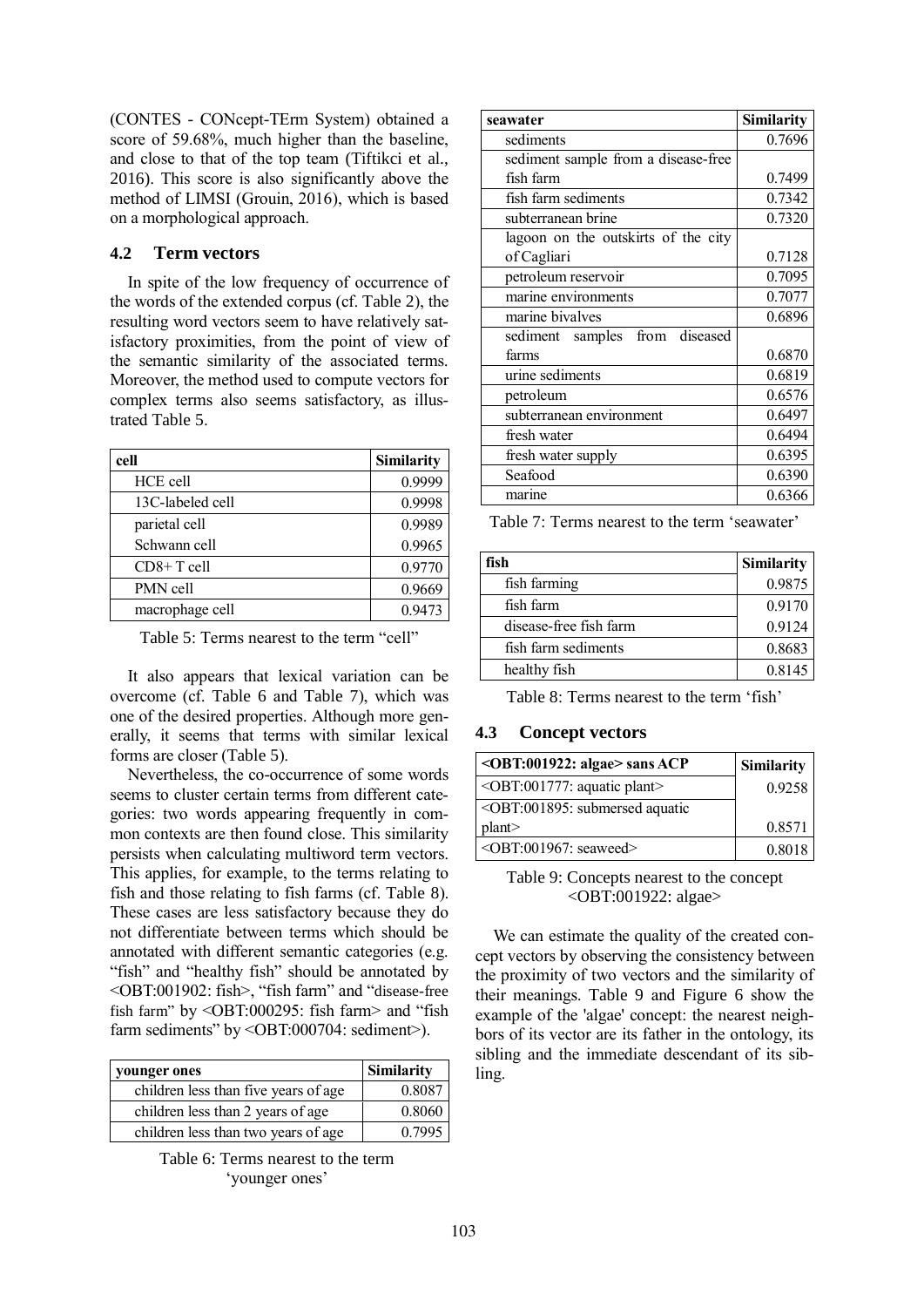

Figure 6: Taxonomy of concepts around concept "algae" (displayed by Protégé)

By comparing several examples, it seems that PCA does not modify the order of proximity of the concepts, but an increase in vector density can be observed (cf. comparison between Table 9 and Table 10).

| <obt:001922: algae=""> avec ACP</obt:001922:>                               | <b>Similarity</b> |
|-----------------------------------------------------------------------------|-------------------|
| <obt:001777: aquatic="" plant=""></obt:001777:>                             | 0.9990            |
| $\overline{\text{<} \text{OBT}:}001895$ :<br>submersed<br>aquatic           |                   |
| plan                                                                        | 0.9982            |
| <obt:001967: seaweed=""></obt:001967:>                                      | 0.9943            |
| <obt:000372: sponge=""></obt:000372:>                                       | 0.9303            |
| <obt:000269: eukaryotic="" marine="" spe-<="" td=""><td></td></obt:000269:> |                   |
| cies                                                                        | 0.9303            |

Table 10: Concepts nearest to the concept <OBT:001922: algae> after a PCA with a final dimension of 100



### **4.4 Impact of the size of the VST**



Word2Vec allows the use of 2 different architectures to generate word vectors from a corpus: Continuous Bag Of Words (CBOW) and Skip-Gram. We tested the 2 architectures on different output vector sizes (cf. Figure 7). For vector spaces generated with a dimension between 100 and 250, the final scores appear to be relatively stable, especially with CBOW. Similarly, the score difference between the two architectures remains below 3%. Above a dimension of 250, there is a decrease in the score for the 2 architectures, with a greater slope for CBOW.

#### $0,6$  $0,55$ 0.548 0.5446 0.5407  $0.5$ ٠ 0.5197 0,5029  $0.45$ 0.4443  $0,4$ 0,3387 0.35  $0.3$  $\overline{0}$ 2500 500 1000 1500  $2000$ VSO dimension Final similarity measure  $- -$  Raseline ......... Final similarity measure without dimension reduction

## **4.5 Impact of a dimension reduction on the VSO**



The VSO has a large dimension compared to the specific information that it contains (i.e. the ontology structure). This may present combinatorial but also theoretical difficulties: a linear projection of the VST on the VSO (with a higher dimension than the VST) should then only be performed on a subspace of the VSO. Thus, it theoretically limits the results. It was therefore interesting to study the impact of a reduction of the VSO size on the final score. We can then observe that a reduction PCA (with similar results with MDS) systematically decreases the score obtained when using a non-reduced VSO (cf. Figure 8).

Nevertheless, there is a level with relatively high performance (less than 3% below the score without reduction) which collapses below a certain dimension. This threshold might have a link with the number of concepts that have at least 2 distinct parents.

### **5 Discussion**

To extend the interpretations derived from examples, it would be interesting to evaluate the overall quality of the generated vector spaces: vector spaces of words, terms, concepts as well as the final space containing the transformations of the vectors of the terms. We plan to perform this in further work.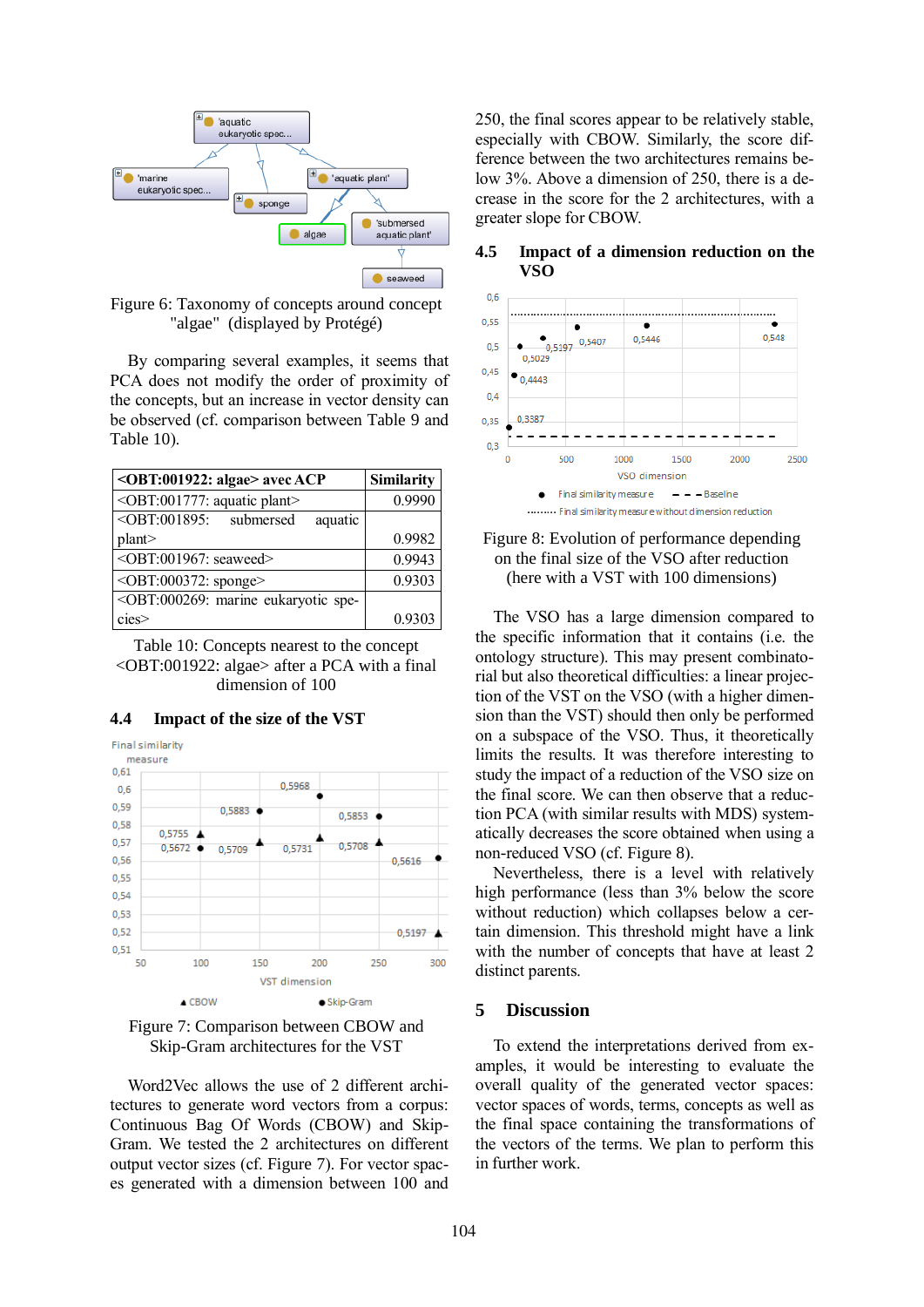One of the difficulties of the task is that in this normalization task, a term can be annotated by several distinct concepts of the ontology (e.g. "school age children with wheezing illness" should be annotated by the concept <OBT: 002307: pediatric patient> as well as the concept <OBT: 002187: patient with disease>). This difficulty is linked to the ontology of interest. In 2016, all participating systems of the task skip this difficulty, which is not anecdotal among the extracted terms.

## **6 Future work**

For future work, it would be relevant to apply methods of global evaluation of the quality of the generated vector spaces. In particular, this would make it possible to evaluate the intermediate processes more thoroughly and to observe the impact of the modifications on their internal parameters more precisely. New methods could then be considered to improve outcomes. For example, it would certainly be positive to use a method of vector representation of an ontology that would generate a space with a smaller dimension while retaining the possibility of discerning the initial structure of the ontology. Similarly, the method used here to generate the VST vectors could be improved to take into account the syntactic context of the terms. This could solve the semantic similarity problems between "fish" and "fish farm" (cf. Table 8).

In the Bacteria Biotope normalization task, terms often have to be annotated with several concepts of the target ontology (for example, "children greater than 9 years of age who had lower respiratory illness" should be annotated by the concept <OBT: 002307: pediatric patient> and by the concept <OBT: 002187: patient with disease>). Having a completely defined ontology (i.e. containing all the concepts sufficient to annotate uniquely each possible extracted term - for example, a concept 'pediatric patient with disease' which is a subset of <OBT: 002307: pediatric patient> and of <OBT: 002187: patient with disease>) should improve the results. If such ontologies seem to be relatively rare in the biological domain, it might be interesting to start by automatically generating all the concepts equivalent to the intersection of the non-disjoint concepts to answer this problem. Nevertheless, if the concepts share many intersections between them or the disjoint property has not been formalized, the size of the generated ontology may pose combinatorial difficulties.

We addressed a task in which entities have already been detected in text. Since entity detection and terminology extraction methods have relatively acceptable performance, it would be useful to use them to extend the current task to an end-toend concept detection and normalization system.

Finally, despite the inherent limitation of normalization methods based on word form similarity, these could nevertheless be used to carry out a pre-normalization of the corpus. As a result, one might consider using these annotations to drive the training part of the method (cf. 3.4 Training with general linear model) instead of using a manual annotation (i.e. a test corpora). Thus, this would transform this method into a fully unsupervised method.

## **7 Conclusion**

The aim of this article was to propose an approach for the creation of vector representations for (complex or non-complex) terms in a semantic space. In addition, it aimed to propose a method capable of adapting to a small specialized corpus where the interest terms appear with a relatively low frequency. The most widely used methods currently generate vector spaces which meaning is difficult to interpret other than in terms of spatial proximity / semantic similarity. Our method seems to show that by combining relatively classical approaches, it is possible to use an ontology to generate vectors in a more interpretable vector space. The results are comparable to those of the state of the art, which seems to open up encouraging prospects. Beyond the standardization task, new efficient methods of generating interpretable vector spaces could apply to a number of further tasks.

## **Acknowledgments**

This work is supported by the "IDI 2015" project funded by the IDEX Paris-Saclay, ANR-11- IDEX-0003-02.

## **References**

- Sophia Ananiadou and John McNaught, editors. 2006. *Text mining for biology and biomedicine*. Artech House, Boston.
- Robert Bossy, Wiktoria Golik, Zorana Ratkovic, Dialekti Valsamou, Philippe Bessières, and Claire Nédellec. 2015. Overview of the gene regulation network and the bacteria biotope tasks in BioNLP'13 shared task. *BMC bioinformatics*, 16(10):S1.